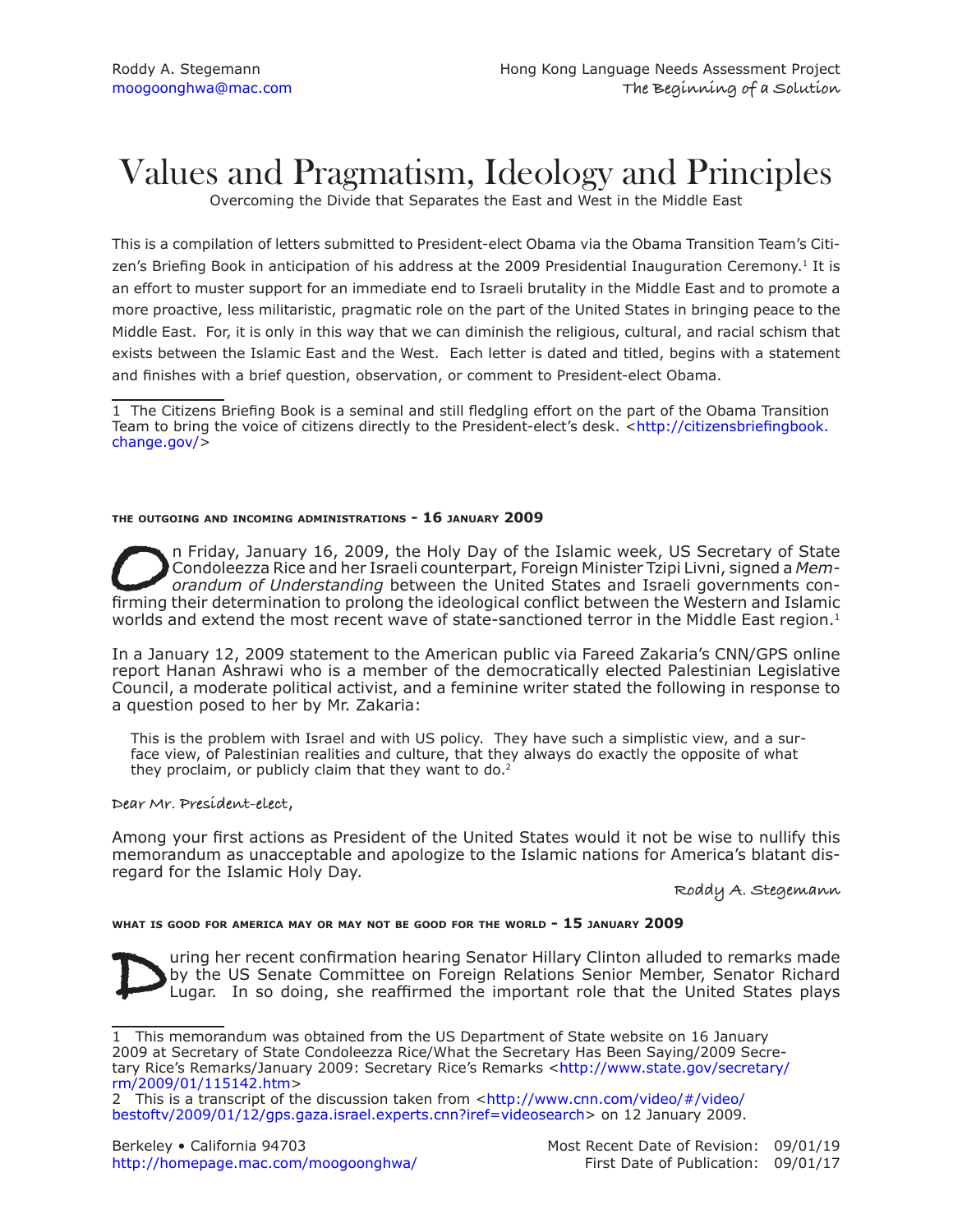in world affairs by virtue of its size, historical commitments, and current global involvement. What I learned from Senator Clinton's 30-minute introductory statement is that she is essentially a child of the Cold War and brings with her many of the same attitudes of that era -- this, despite her numerous calls for optimism with regard to the use of smart power, the discovery of global solutions, and the importance of increased international cooperation.

Surely, a national leader that does not extol the values of her own nation would be poorly suited for the post of Secretary of State. Certainly, a national leader that does not place her own country's values first when dealing with the leaders of other nations would also perform a disservice to her country. Equally noteworthy, a national leader who insists that her own country's values are first for anyone but herself and her own country's citizens is destined to fail as a global leader.

Replacing ideology with principles and pragmatism that are based on the same old set of values is not a recipe for world leadership. It is, however, a recipe for continued US hegemony in a world that has grown weary of US triumphalism.

**Dear Mr. President-elect,**

Please listen to your new Secretary of State with caution.

**Roddy A. Stegemann**

## **crimes committed in the name of democratic values - 14 january 2009**

The Israeli-Palestinian conflict grew out of World War II, when it was agreed by the victors to set aside land for the creation of a new state in an area of the world where Jews could claim historical roots. What this act set aside land for the creation of a new state in an area of the world where Jews could claim historical roots. What this act of Jewish repatriation achieved was to provide relief to Europe-

Today, the United States uses the state of Israel as a regional thug to spy on Islamic nations, leverage regional political objectives, and sanction unscrupulous military acts of aggression. Over the years this unhealthy relationship has poisoned the world community and caused the ruin of many lives both within the state of Israel and the region as a whole.

The United States is no longer seen as a fair arbiter in the region, and the American people must stop pretending that the Israeli-Palestinian conflict is simply a conflict between two peoples that cannot get along with one another. Indeed, in order to resolve the Israeli-Palestinian conflict the United States must compel the Israelis to stand down. This can only be achieved by withdrawing its military and economic support, and if necessary prohibiting US trade with Israel.

Supporting Israel, because it is the only established democracy in the region, while maintaining close military and economic ties with largely autocratic Arab governments, while the peoples of the entire Islamic world cry out in abomination can only continue to undermine our own democratic principles.

I once believed in Israel, because I was appalled by the Jewish holocaust and blinded by my own religious, cultural, and racial prejudice. Mr. President, the dictators of 20th century Europe are now behind us and the communist threat has largely disappeared; unfortunately, the subjugation of peoples different from ourselves in the name of free trade and political democracy is still alive and well.

That we do our best to bring an end to the current misery of the Palestinian people.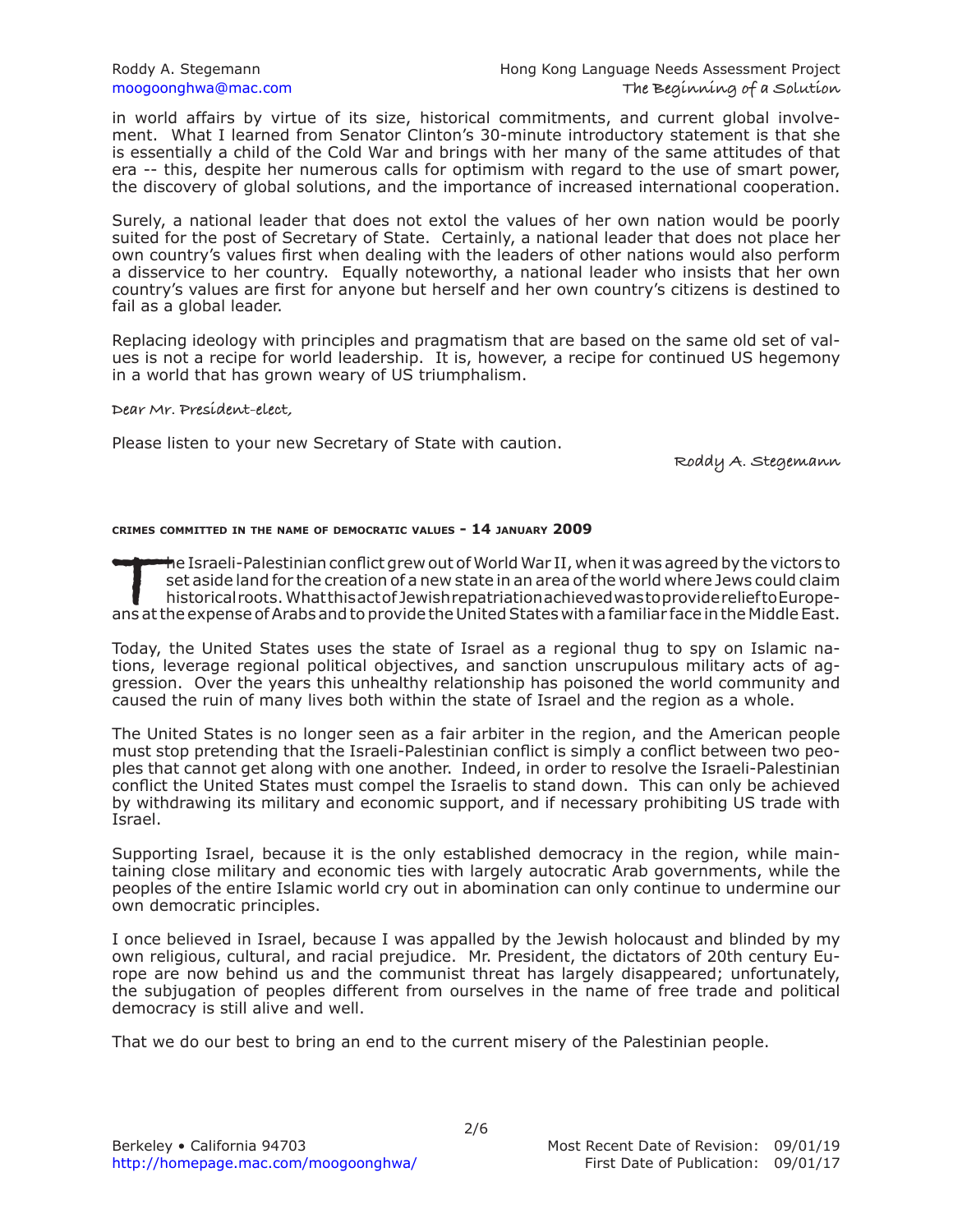**Dear Mr. President-elect**,

If our goal is to spread our democratic values throughout the world, would it not be wise to listen to the voices of the Arab public with attention and enthusiasm similar to that with which you have listened to the American public.

**Roddy A. Stegemann**

## **false friends and poorly conceived enemies - 15 january 2009**

That we not be taken in by people who would trivialize the plight of the Palestinian people by comparing the Israeli and Hamas governments with children. In the end, both governments have a strong incentive to promote war, ian people by comparing the Israeli and Hamas governments with children. In the end, both governments have a strong incentive to promote war, for if they

It is for this precise reason that a third party is required -- one that can offset the egregious asymmetry that exists between the Israelis and the Hamas and make it difficult for both sides to continue in the absence of peace. Only the United States can achieve this, but peace cannot be achieved with blind allegiance to a failed past and a false friend.

Indeed, the fuel that stokes the fire of animosity toward the United States in the Middle East has many sources, but the oldest and most persistent source is the now perverted friendship between the United States government and the state of Israel.

Peace cannot be achieved without the cooperation of the world community and our Arab brethren: with the world community, because what the Israelis cannot obtain from the United States as a geopolitical friend, they can likely purchase on the open market as a business partner; with our Arab allies, because in the absence of Arab cooperation the Hamas will never relinquish.

## **Dear Mr. President-elect**,

Few Americans desire that you push Israel into the sea, as the Hamas government threatens -- only back to its 1967 borders where the League of Arab Nations has agreed to full Israeli diplomatic acceptance. In order to achieve this, however, you must stop treating the Hamas as al-Qaeda terrorists and show them the respect that they deserve as an important source of armed resistance against Israeli occupation, genocide, and hypocrisy. The Hamas must be included in the discussion.

**Roddy A. Stegemann**

## **peace with dignity - 15 january 2009**

The holocaust is over, but many Israeli Jews and many non-Israeli Jews would have us<br>
believe that it is still with us. Unfortunately, they are right. It is, however, not the<br>
holocaust of a past that disappeared with the believe that it is still with us. Unfortunately, they are right. It is, however, not the holocaust of a past that disappeared with the occupation of NAZI Germany; rather,

In the end, Mr. President-elect, we did what we had to do in World War II, but we could have done better in its wake, and now we are being made to pay for our mistakes.

Twenty-percent of the world's population is Muslim, less than two-percent of US citizens are Jewish.

We can never win the friendship of the Islamic world, by supporting Jews in the United States who fail to distinguish between Tel-Aviv and Wall Street, Jerusalem and Washington, D.C.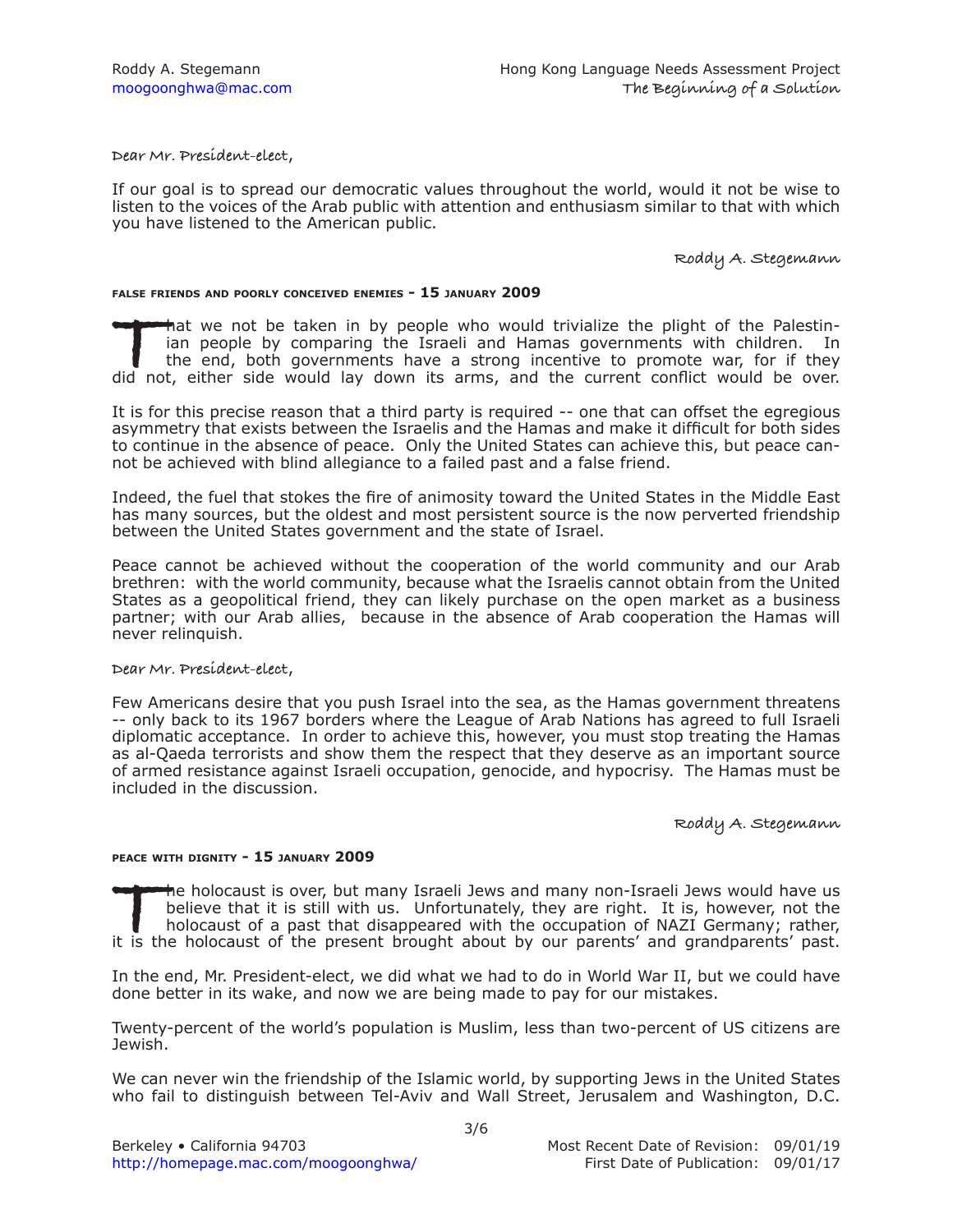Neither can we earn the respect of those who take no side in the Muslim-Jewish war of hatred, by defending Israel's relentless aggression against the Palestinians.

Palestinian rocks, tin-can rockets, and suicide bombers are only an expression of deeply seated frustration; missiles, tanks, bulldozers, and blockades are the grim reality of a superior force motivated by self-righteous greed. We are the only power in the world that can sway the Israeli hand peaceably, and this can only be achieved by ending our unconditional support for the state of Israel.

For the moment, the Palestinians can see no future, and many supporters of Israel prefer that we see only our ugly past.

**Dear Mr. President-elect**,

I respect your silence and calm in a time of such crisis, and I await not just your words on Inauguration Day, but also your commitment to act with vision that can free us from the ugly shackles of our past and bring freedom to those who are oppressed by the ugly reality of our present.

Terror is surely the United States' greatest enemy, but we can only cease being its target when we are no longer its cause.

**Roddy A. Stegemann**

## **no longer a fair arbiter - 14 january 2009**

There are many Jews, both inside and outside of Israel, who disagree with the Israeli government's behavior. So too, there are many Muslims that disagree with the behavior of the Hamas. In contrast, both the Israeli and th government's behavior. So too, there are many Muslims that disagree with the behavior of the Hamas. In contrast, both the Israeli and the Hamas governments enjoy Israeli government, others label state-sanctioned terror. What some label Hamas terrorist aggression toward Israel, others label self-defense. In the end both sides must learn to live together, and they cannot do it without third party intervention. As the United States is the chief supplier of arms to the Israelis and a major contributor to the Israeli economy, it is the only nation in the world sufficiently well-positioned to intervene and stay the Israeli hand. In so doing, it could win the favor of the Arab community, who could in turn place significant pressure on the Hamas to enter into peace negotiations with the Israelis. For the moment, the United States and Israeli governments are the primary source of continued friction in the Middle East -- not the Arabs, not the Iranians, neither the Hamas, nor the Hezbollah.

**Dear Mr. President-elect**,

The current crisis in Palestine is an opportunity to heal the wound between the US and the Arab community created by the Iraq War.

**Roddy A. Stegemann**

#### **finding the proper words - 15 january 2009**

n a recent CNN news clip BAN Ki Moon, the UN Secretary General, stated before the world press:

**I** Let me reiterate at the outset my condemnation of the rocket fire aimed at Israeli citizens. I have always made my unequivocal condemnation of these rockets as acts of terrorism. They have no justification whatsoever and they must cease.

Whereupon Shimon Perez, President of the State of Israel is then shown to say:

As a friend I tell you, but I try to think why did they start shooting at Israel? What is the rea-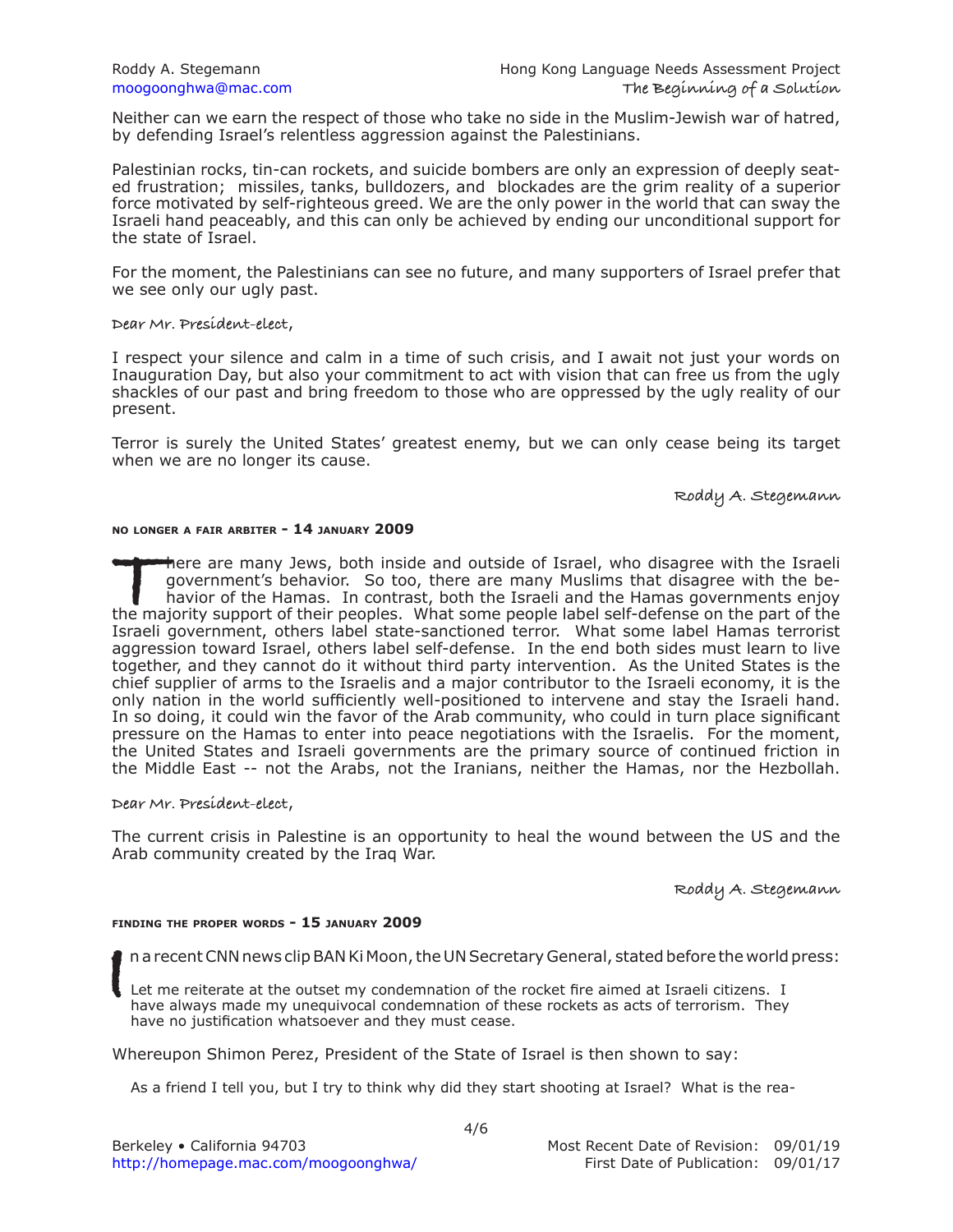son? I'm at a loss, completely out of it! I try to think logically what did they want to achieve? I couldn't begin to find an answer to it. What they did is against all human norms.<sup>3</sup>

**Dear Mr. President-elect,**

It is my sincere hope that you and your speech writers can do a better job on Inauguration Day and the many days that follow -- both in word and deed.

**Roddy A. Stegemann**

## **wisdom and courage -- 14 january 2009**

**Dear Mr. President-elect,**

War ends when either side lays down it arms. This can about in many different ways. Simply someone with the wisdom, courage, and resources is required to make it happen.

**Roddy A. Stegemann**

## **religious freedom and understanding - 17 january 2009**

**O**n Friday, January 16, 2009, Condoleezza Rice, US Secretary of State, and Tz-<br>
ipi Livni, Israel's Foreign Minister, signed a joint *Memorandum of Understanding*<br>
za.<sup>4</sup> This document came only days after the United Stat ipi Livni, Israel's Foreign Minister, signed a joint *Memorandum of Understanding* that effectively blamed the Palestinians for Israel's most recent incursion into Gation for an immediate cease fire on all sides.<sup>5</sup> The United States was the only member of the UNSC that did not vote in favor of the resolution. Friday is the Muslim Holy Day.

It should be clear from this action that our current Secretary of State is either insensitive to the needs of Muslims the world over or purposely sought to offend them. As Tzipi Livni is surely familiar with the Arab calendar, we must further assume that the Foreign Minister purposely withheld this information from the Secretary, or that the two agreed that it was both right and proper to offend the entire Islamic world. That it would slip the minds of both, although possible, would be even more incriminating.

In order to avoid such action from occurring in the future I would like to suggest that federal government officials responsible for foreign affairs be made more familiar with the Islamic calendar. This familiarity could be achieved by making the final day of each al-Eid celebration a congressional or national holiday. This would

- 1. stimulate American interest in, and appreciation for the religion, culture and language of 20 percent of the world's population.
- 2. demonstrate America's commitment to the Arab peoples and lessen the current animosity between the United States and the Islamic world.
- 3. eliminate still another lever of Israeli propaganda used against the Palestinians -- namely, American ignorance of Islamic culture and history.
- 4. help the United States government and US citizens to distinguish between Muslims of faith and those who would use their faith to achieve asocial ends, and
- 5. permit over 1 million US citizens to practice their faith with the same comfort and dignity accorded Christians and Jews resident in the United States.

<sup>3</sup> Until someone demands that CNN takes it down you can view this video clip at [<http://www.cnn.](http://www.cnn.com/video/#/video/world/2009/01/15/bts.israel.ban.peres.pool?iref=videosearch) [com/video/#/video/world/2009/01/15/bts.israel.ban.peres.pool?iref=videosearc](http://www.cnn.com/video/#/video/world/2009/01/15/bts.israel.ban.peres.pool?iref=videosearch)h>

<sup>4</sup> Secretary of State Condoleezza Rice, op. cit., p. 1.

<sup>5</sup> UN Security Council Resolution S/RES/1860 (200) adopted by the Council at its 6063rd meeting on January, 8 2009. [online document] [<http://daccessdds.un.org/doc/UNDOC/GEN/N09/204/32/PDF/](http://daccessdds.un.org/doc/UNDOC/GEN/N09/204/32/PDF/N0920432.pdf?OpenElement) [N0920432.pdf?OpenElemen](http://daccessdds.un.org/doc/UNDOC/GEN/N09/204/32/PDF/N0920432.pdf?OpenElement)t>